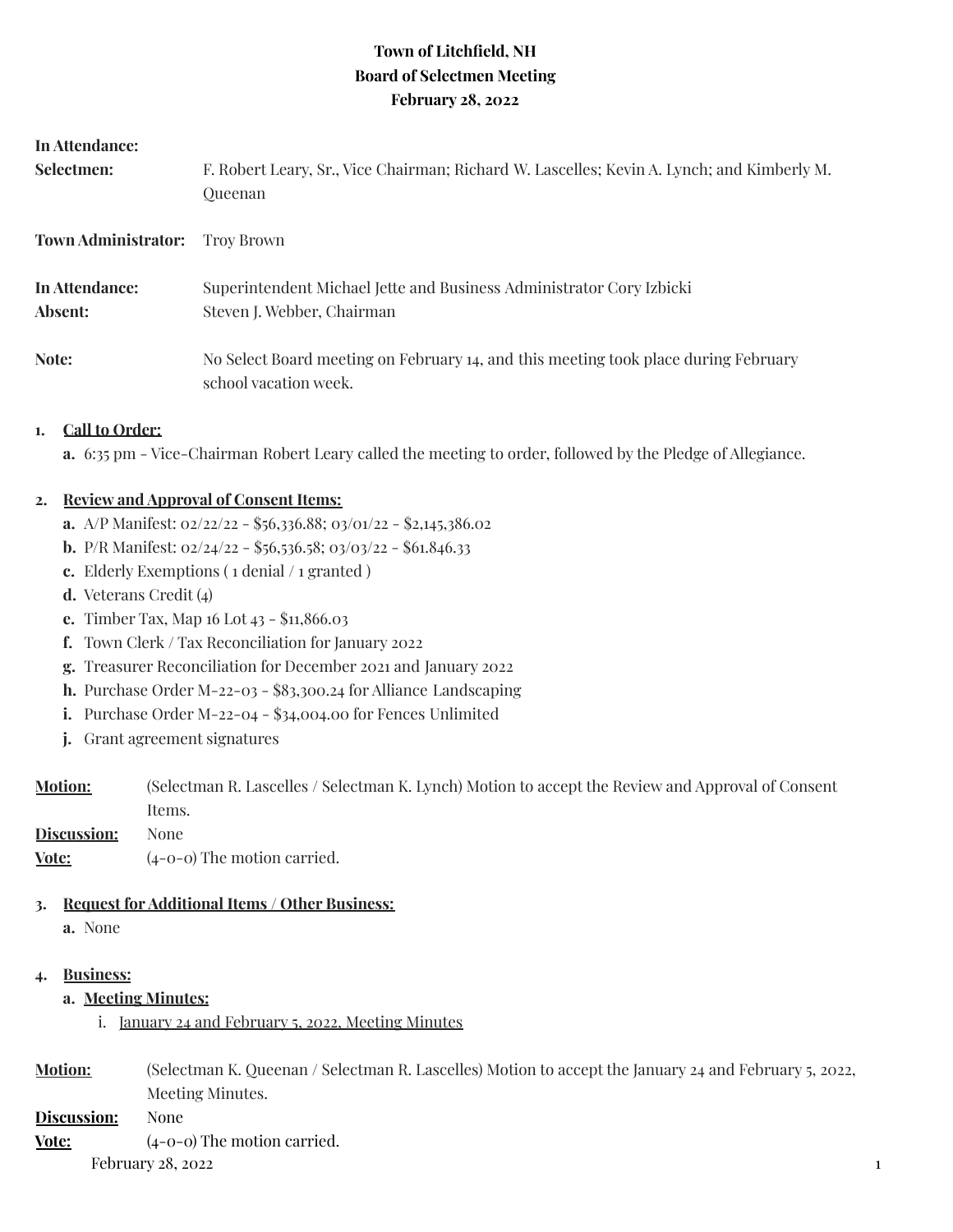## **b. School Impact Fees:**

Business Administrator Cory Izbicki stated that the School District sent the Select Board a letter requesting the use of Impact Fees last year. The initial request for Impact Fees was to be used on the HVAC project, and state funds were used for the CHS HVAC system. He noted that they came to the meeting to request the usage of the Impacts Fees to be expanded.

The School District has a significant lighting project going on; they have also learned that the water pressure at CHS is inadequate because of the wrong size piping. Mr. Izbicki informed the Select Board that the School District needs to purchase a booster pump and new intake piping to increase the water pressure.

Vice Chair Leary commented that the School District is looking for \$40,000 to \$50,000 for the booster pump and new piping. Mr. Izbicki acknowledged that they are still waiting on estimates to find out the actual cost for the project. Mr. Leary then mentioned that the School District was also looking for \$320,000 to purchase new LED fixtures. Mr. Izbicki said that the School District received a grant from the State because of the energy-efficiency initiative, and the grant was for \$80,000.

Town Administrator Brown noted that back on July 26, 2021, the Select Board authorized the use of \$279,800 in Impact Fees for HVAC expenses. He mentioned that the School District wants to increase the scope of the work to include a water booster pump, intake piping, and energy-efficient LED lighting costs.

Mr. Izbicki commented that the School District completed the conversion of the external LED lights, and the District used the EverSource rebate and spent \$3,000 on a \$22,000 project. He added that the District would provide the Town with the receipts then be reimbursed.

**Motion:** (Selectman R. Lascelles / Selectman K. Lynch) I move to expand the authorized July 26, 2021 purpose and amount of High School Impact Fees from \$279,800 for HVAC expenses only to \$315,000 for HVAC, water booster pump/intake piping and energy-efficient LED lighting costs. **Discussion:** None **Vote:** (4-0-0) The motion carried.

## **c. School Compensation and Health Insurance Request:**

Town Administrator Troy Brown mentioned that he placed this item on the agenda because the School Board would be at the meeting to discuss the Impact Fees. He noted that Executive Assistant Michele Flynn had emailed him requesting the Town salary schedules. She also asked to know the percentage of salary increase for the Town employees and what percentage of contribution the employees were required to make to their health plan.

Mr. Brown noted that the information requested is public information and can be requested by any individual. He asked if the School District was looking for individual salary information or salary ranges for union employees or non-union employees' wage scale. Dr. Jette stated that the School District was looking for a comprehensive package. He pointed out that the Budget Committee had requested that the District provide information on the wages that the School District is giving and make sure that the health care costs are in line with what the Town is seeing.

Dr. Jette expressed how vital health insurance is for the school staff and how the insurance is used as an incentive to keep teachers in the District. His fear is that the higher the required percentage of contribution is, the more likely teachers will leave the District. Currently, the Town uses HealthTrust, and the School District uses Cigna for insurance. Mr. Brown commented that a few years ago, the Town used another insurance company, and they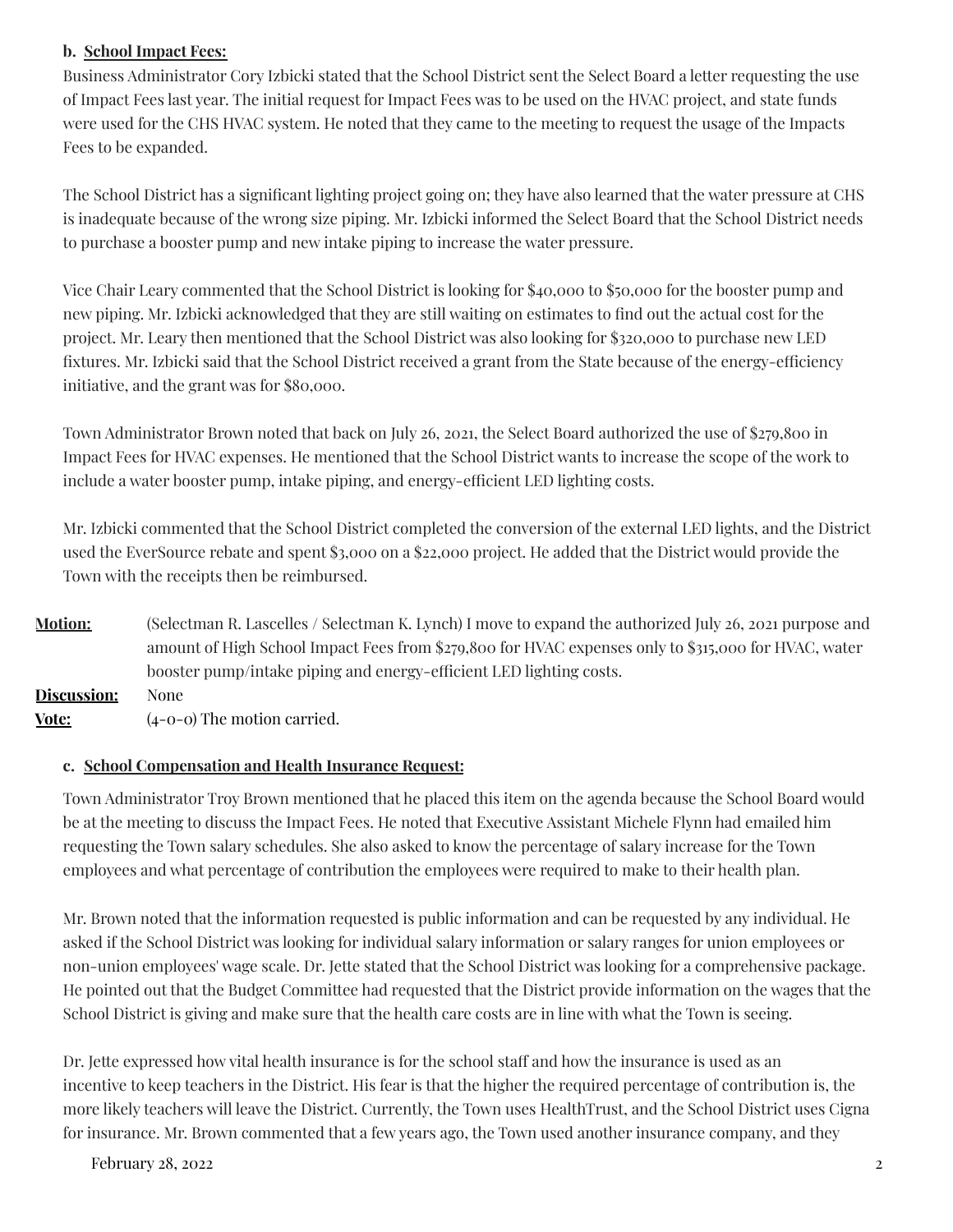were seeing double-digit increases. The Town transferred to HealthTrust and has seen back-to-back decreases. Mr. Brown added that he would share the plan documents from HealthTrust and comparable salary increases.

Dr. Jette informed the Select Board that he allegedly sent the Budget Committee three years of salary lines for all the School District employees. Mr. Brown asked Dr. Jette to send him the salary document for the School District; this will allow him to replicate what the Town has done with the School District's salaries. Mr. Brown and Dr. Jette agreed to create a Google Sheet and fill in the data.

The Select Board thanked Dr. Jette and Mr. Izbicki for coming to the meeting.

### **d. Road Drainage Issues:**

Town Administrator Troy Brown commented that the Town is aware of two property owners that have reached out to the Town because they are concerned about the water drainage issues. The two property owners are:

## i. 12 Garden Drive - Curtis Sampson

Mr. Sampson contacted the Town and said that when Pennichuck put the water lines in, they did some paving and altered the drainage. The water is now flowing off the street and is going onto his property. The videos show that the water crosses his front lawn and along his cedar fence. The water has caused damage to the fence, driveway, and the front of his house.

Mr. Brown mentioned that the Town had Lou Caron look at the issue last summer. Mr. Caron informed the Town that the catch-basin was higher than the road, and there was no way for water to enter the catch-basin.

### ii. 25 Brook Road - Robert Martineau

Mr. Martineau recently contacted the Town and informed them that the snow quickly melted after the rain and 60-degree weather. Town Administrator Brown and Road Agent Brown went down to 25 Brook Road and took pictures of the issue. The system was overwhelmed, and the water table was high. Town Administrator Brown commented that the catch-basins do not have an outflow pipe and are a dry sump.

The Select Board agreed that the Town is responsible for correcting the issues, but they will need to wait until the spring. Selectman Leary suggested reaching out to Rick Charboneau and asking for his input.

Selectman Lascelles asked Mr. Brown to reach out to the homeowners and inform them of the Town's plan.

### **5. Public Input @ 7:07 pm:**

Public Input closed at 7:08 pm.

### **6. Business (cont.):**

### **e. Town Election Coverage:**

Mr. Brown stated that the March election would be on March 8 from 7 am until 7 pm. He noted that three Selectmen would need to be present at the polls. Mr. Brown commented that two members of the Select Board are running for office and are uncontested.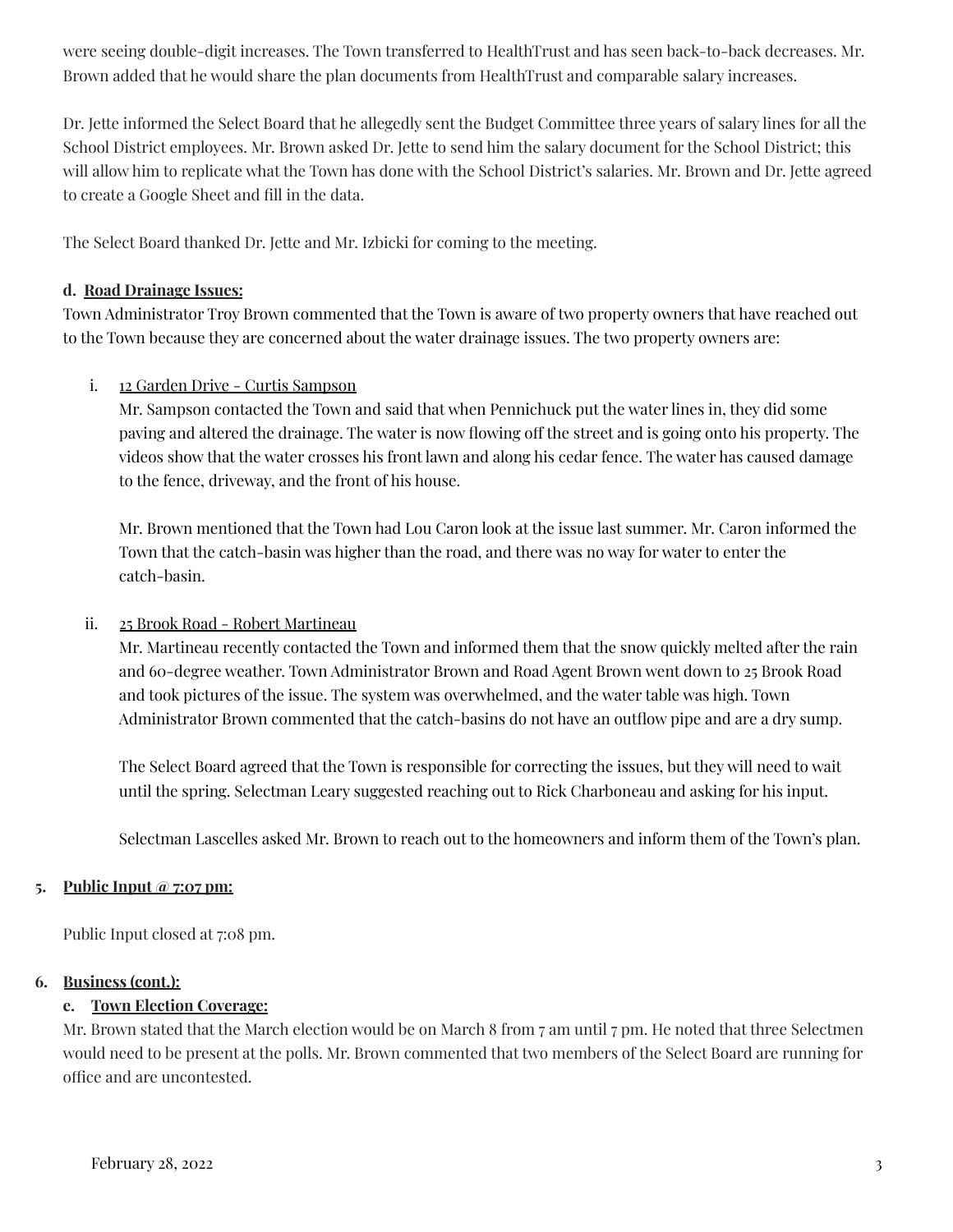Last year Mr. Brown reached out to Municipal Services Counsel and was informed that 'the Secretary of State's guidance has been that all officials who work the polls may perform their lawfully prescribed duties, but, in the case of contested elections, handling of the ballots and counting of the ballots should be done by officials not in contested elections (if possible) to prevent the possibility of vote manipulation.'

Mr. Brown noted that Selectman Webber sent an email to the Board saying that he would be available to cover the entire election.

## **f. Pennichuck Rate Case:**

Mr. Brown informed the Select Board that the Town received word from the Town's legal counsel that the PUC has approved the settlement agreement. He noted that they are looking at two things:

- i. Legal Counsel needs to ensure that the new final rates reflect the settlement agreement.
- ii. Legal Counsel needs to assess the potential credit owed to each Town.

Mr. Brown commented that he expects the Town to receive a credit that will help offset the budget and come in at what the Town had planned.

## **g. Code of Ethics Discussion:**

Selectman Queenan passed out handouts to the members of the Select Board. Mr. Brown stated that this was introduced at the last Select Board meeting.

Ms. Queenan stated that they had been looking at Towns with a Code of Ethics. She noted that 26 Towns have a Code of Ethics, and she has read their Code of Ethics. Ms. Queenan said that Litchfield created a Code of Ethics back in 2010, and the Town copied Dunbarton's rules. Even though the Code of Ethics was completed, the Town withdrew Code of Ethics before the residents could vote on it.

Ms. Queenan commented that the Select Board needs to ask themselves how stringent they want to make the Code of Ethics. Ms. Queenan added that she wants to take the four of the most or least stringent rules and tie them in with an RSA for the State of New Hampshire. She mentioned that the ones with the stars next to them are one's that the Select Board should review.

Ms. Queenan noted that she would like to create a flowchart that shows the procedures that need to be followed regarding implementing the Code of Ethics.

## **h. Sam Terrill - Planning Board:**

Mr. Brown stated that the Chairman of the Planning Board contacted him. Chairman Michael Croteau informed Mr. Brown that on January 18, 2022, the Litchfield Planning Board voted 6-0-1 to recommend Sam Terrill become a Regular Board Member of the Planning Board.

Mr. Terrill already serves as an Alternate Member of the Planning Board, and the Board has met with him.

| <b>Motion:</b> | (Chairman K. Lynch / Selectman R. Lascelles) Motion to appoint Sam Terrill as a regular voting |
|----------------|------------------------------------------------------------------------------------------------|
|                | Planning Board member with a term to expire on March 31, 2024.                                 |
| Discussion:    | None                                                                                           |
| Vote:          | $(4-0-0)$ The motion carried.                                                                  |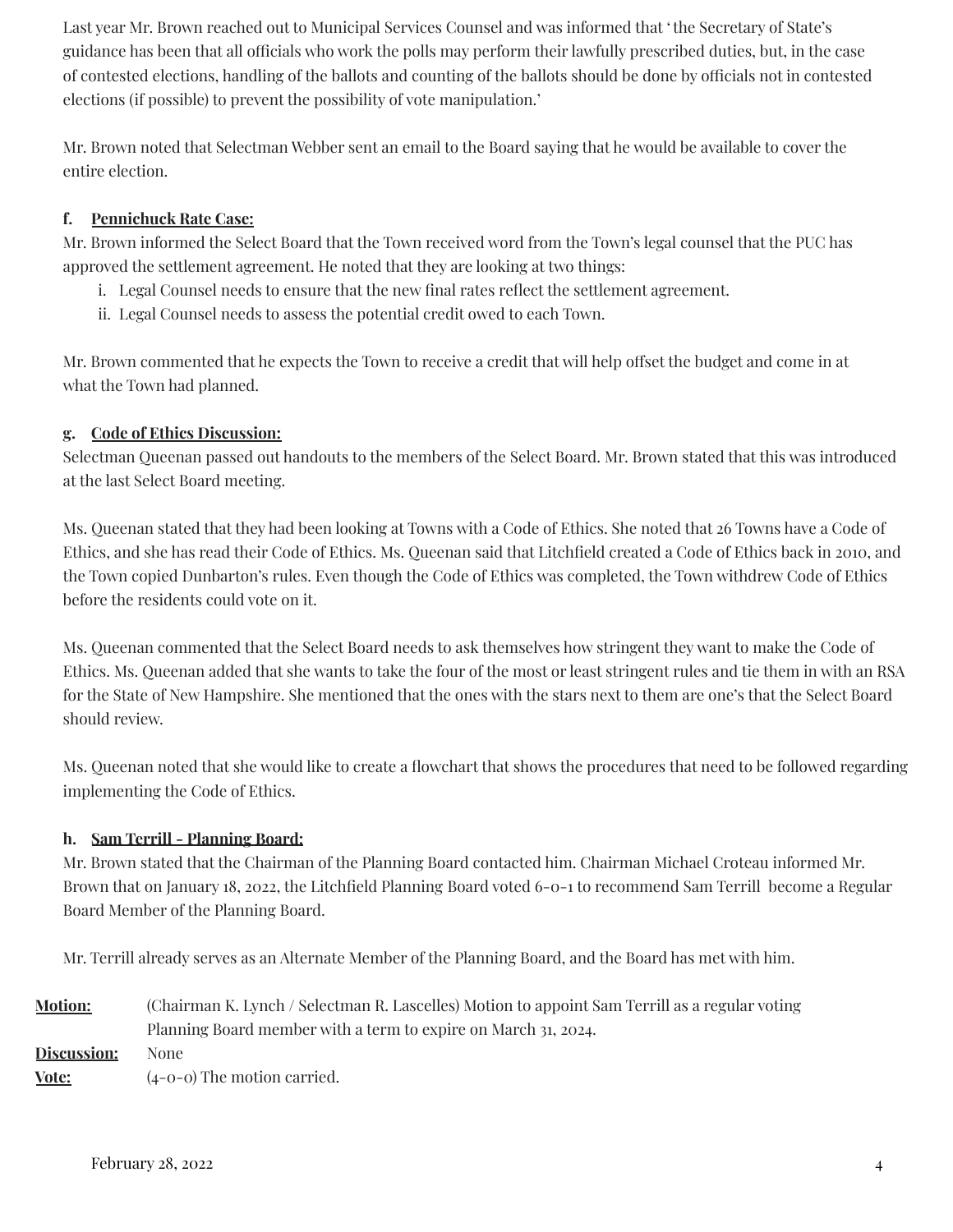### **i. Town Administrator Report:**

Town Administrator Troy Brown mentioned that the Voter's Guide was delivered to the post office and will be in the mail tomorrow. Donna Baril has been working with all the Department Heads, Boards, Committees, and finalizing the Town Report with John [Brunelle](mailto:jbrunelle@litchfieldnh.gov) .

Mr. Brown commented that the street light LED conversion project is now eligible for rebates. He noted that the rebate comes to around \$3,000 in savings. The street light conversion should start shortly.

Mr. Brown stated that the Highway Department had a minor accident during the last snowstorm. He said that the truck tried to come to a stop but kept sliding. The truck hit a vehicle, no damage to the truck, and minor damage to the vehicle. The insurance paperwork has been filed.

Mr. Brown said that Chairman Matt Lepore sent out an email that read that the Conservation Commission has noticed an increase in pet waste at Moore's Falls. Mr. Brown noted that Mr. Lepore was not the only one to mention the problem with the increase of pet waste. The Conservation Commission will have a meeting to discuss the mud season and pet waste at Moore's Falls. The Commission might close Moore's Falls during the mud season, and they will see what can be done about the pet waste.

The Select Board discussed what could be done about the pet waste.

### **7. Selectmen Reports:**

- **a. Selectman S. Webber:**
	- i. **Emergency Management Team:** Nothing to Report
	- ii. **Recreation Commission:** Nothing to Report
	- iii. **School Facilities Improvement Committee:** Nothing to Report
	- iv. **Capital Improvement Planning Committee:** Nothing to Report

#### **b. Selectman R. Leary - Budget Committee:**

Selectman R. Leary commented that the Budget Committee is losing a vital member. After nine years, Andrew Cutter has decided to step down. Mr. Leary mentioned that Mr. Cutter is one of the most thorough members of the Budget Committee, and he will be missed dearly. The Budget Committee is on hiatus until after the Town election on March 8.

- **c. Selectman R. Lascelles - Heritage Commission:** Nothing to report.
- **d. Selectman K. Lynch - Conservation Commission:**

The Conservation Commission meets this week.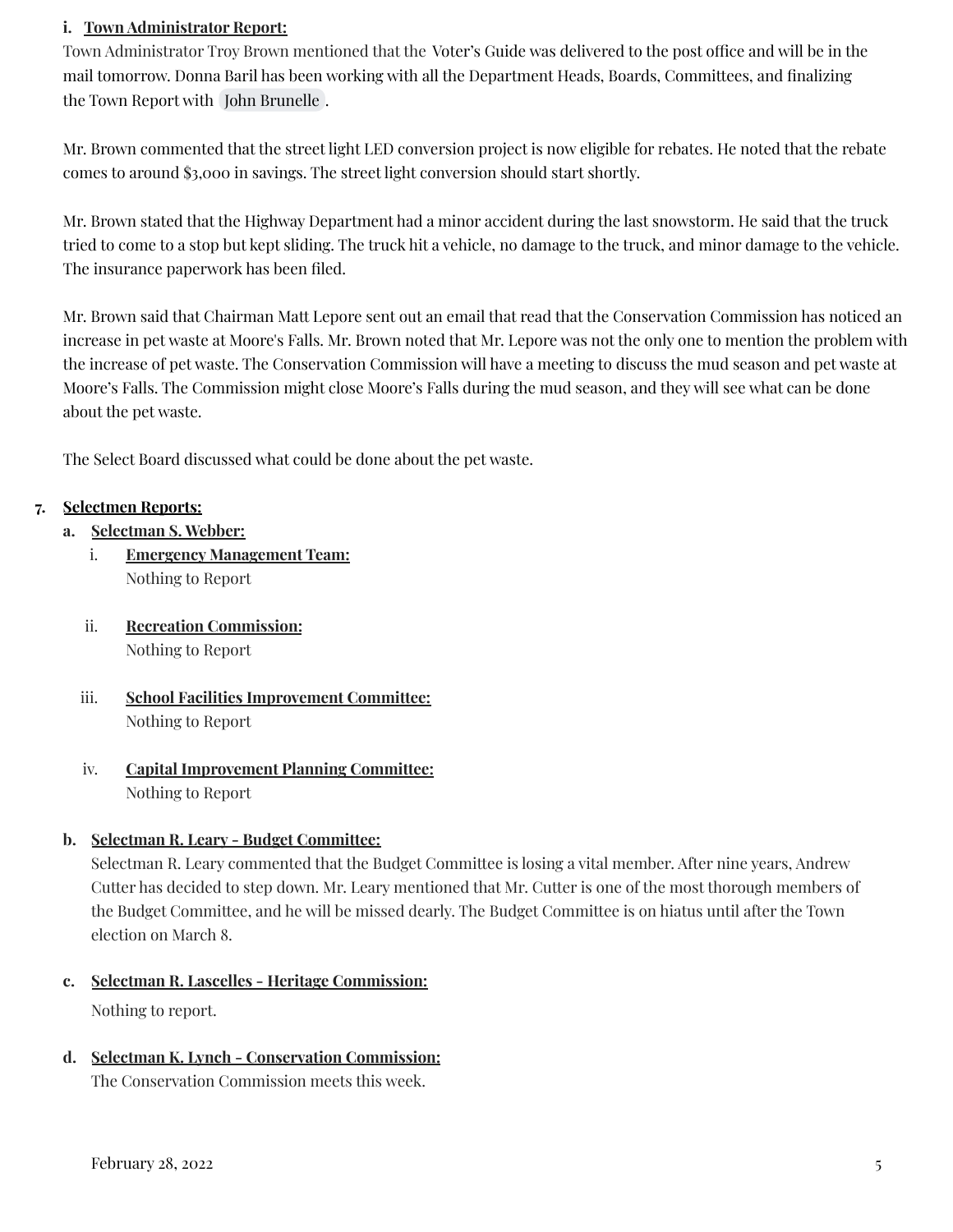### **e. Selectman K. Queenan - Planning Board & NRPC:**

### **i. Planning Board-**

Selectman K. Queenan mentioned that the Planning Board has a meeting on Tuesday, March 1, at 7 pm.

Ms. Queenan mentioned that Dar-Col Farm is still on the table. She noted that there would be a total of 64 townhomes. She added that it is really 64 homes, but the old home will stay on the property, which would be two units. The Planning Board did a site walk of the property. Selectman Queenan mentioned that they are working on traffic study at this time.

### **ii. NRPC-**

Ms. Queenan stated that the next Commissioner meeting would be on March 16, at 7 pm. Ms. Queenan noted that she contacted Jay Minkarah from the NRPC. She mentioned that there was a posting on FaceBook about Alburquerque and obnoxious drivers. She noted that in the future the Town might need to put some traffic measures on Alburquerque.

### **8. Items Removed From Consent / Other:**

**a.** Vice-Chairman Robert Leary mentioned that he wanted to see if the Board of Selectmen wanted to start having meetings at the end of each Selectmen's meetings like they did when John Panciaro was on the Board. Selectman Lascelles said he did not recall having these meetings and cautioned the Board about such meetings because there are RSA that regulate the way meetings are conducted in accordance with RSA 91a.

### **9. Non-Public:**

Vice-Chairman Robert Leary mentioned that the Board would be entering Non-Public Session under RSA §91-A:3. II(a) - Dismissal, Promotion, or Compensation of Any Public Employee, and a second RSA §91-A:3 II(c) - Reputation. He asked for a motion to enter Non-Public at 7:36 pm.

**Motion:** (Selectman R. Lascelles / K. Queenan) So moved.

### **Discussion:** None

### **Roll Call:**

- a. Selectman K. Queenan Yes
- b. Selectman R. Leary Yes
- c. Selectman R. Lascelles Yes
- d. Selectman K. Lynch Yes

**<u>Vote:</u>** (4-0-0) The motion carried.

#### **10. Reconvene:**

**Motion:** Selectman R. Lascelles / K. Queenan motioned to adjourn the Non-Public Session at 8:42pm. **Discussion:** None

**Vote:** (4-0-0) The motion carried.